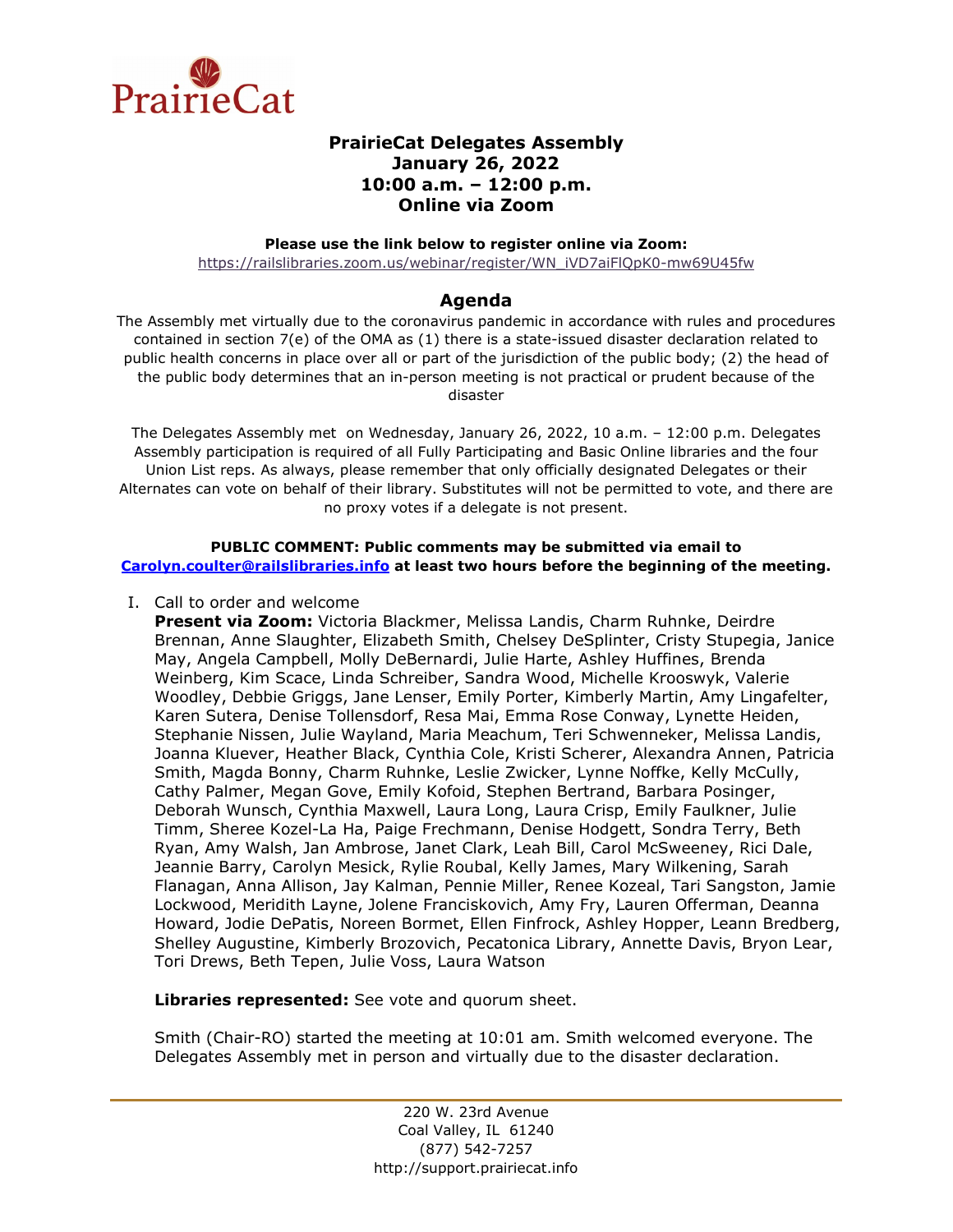- II. Introductions and welcome new delegates or alternates Emma Conway (CT) introduced herself as the new Director of the Clinton Township Public Library.
- III. Introduction of Guests Coulter (PrairieCat) introduced Deirdre Brennan and Anne Slaughter from RAILS.
- IV. Review of agenda for additions/changes There were no revisions.
- V. Public Comments via Zoom Meeting There were no public comments.
- VI. Consent Agenda
	- a. Approve minutes for October 27, 2021 PrairieCat Delegates Assembly meeting
	- b. Central Site report including financial and statistical reports

### **Motion #1: Ruhnke (PU) moved and Sangston (MA) seconded to approve the consent agenda as presented. There was no discussion on the motion. Motion carries on a roll call.**

**Ayes: 79 Nays: 0 Abstentions: 0**

- VII. Administrative Council Report
	- a. Finance Committee Report Report from December 16, 2021 Coulter (PrairieCat) stated the Finance Committee went over the draft budget and made recommendations on some costs for FY23. It was decided that some of the money needed for the IT move from RAILS will come out of Capital Reserves. The other discussion was about the expansion of Find More Illinois and what that could mean for PrairieCat in the future.
	- b. Resource Sharing Committee Report Report from RS meeting, January 13, 2022

Ruhnke (PU) said the Resource Sharing Committee had a follow up meeting on January 13<sup>th</sup> to try to narrow down the discussion for today's meeting. The Committee went over how to set priorities on the different categories and topics gathered for new PrairieCat Plus.

Tepen (UT) asked when is the catalog overlay going online, replacing Encore? Will we get some training or guidance on how things change as a result? Coulter (PrairieCat) responded that we are still in test phase with Vega Discover. Innovative was optimistically hoping to Go Live in January, but it looks unlikely Vega Discover will be ready to Go Live for PrairieCat before Spring 2022. When the Go Live date gets closer, PrairieCat will be creating training materials, support materials for libraries and patrons, along with demonstrations.

VIII. PrairieCat Membership Update, Training and Outreach report: (Elizabeth Smith) Smith (PrairieCat) updated the Delegates on the progress of new membership. Lostant Community Library is joining PrairieCat as a Basic Online member and they are currently in the process of adding items. Putnam County Schools, a current Fully Participating member, is adding their Primary School. They are in the process of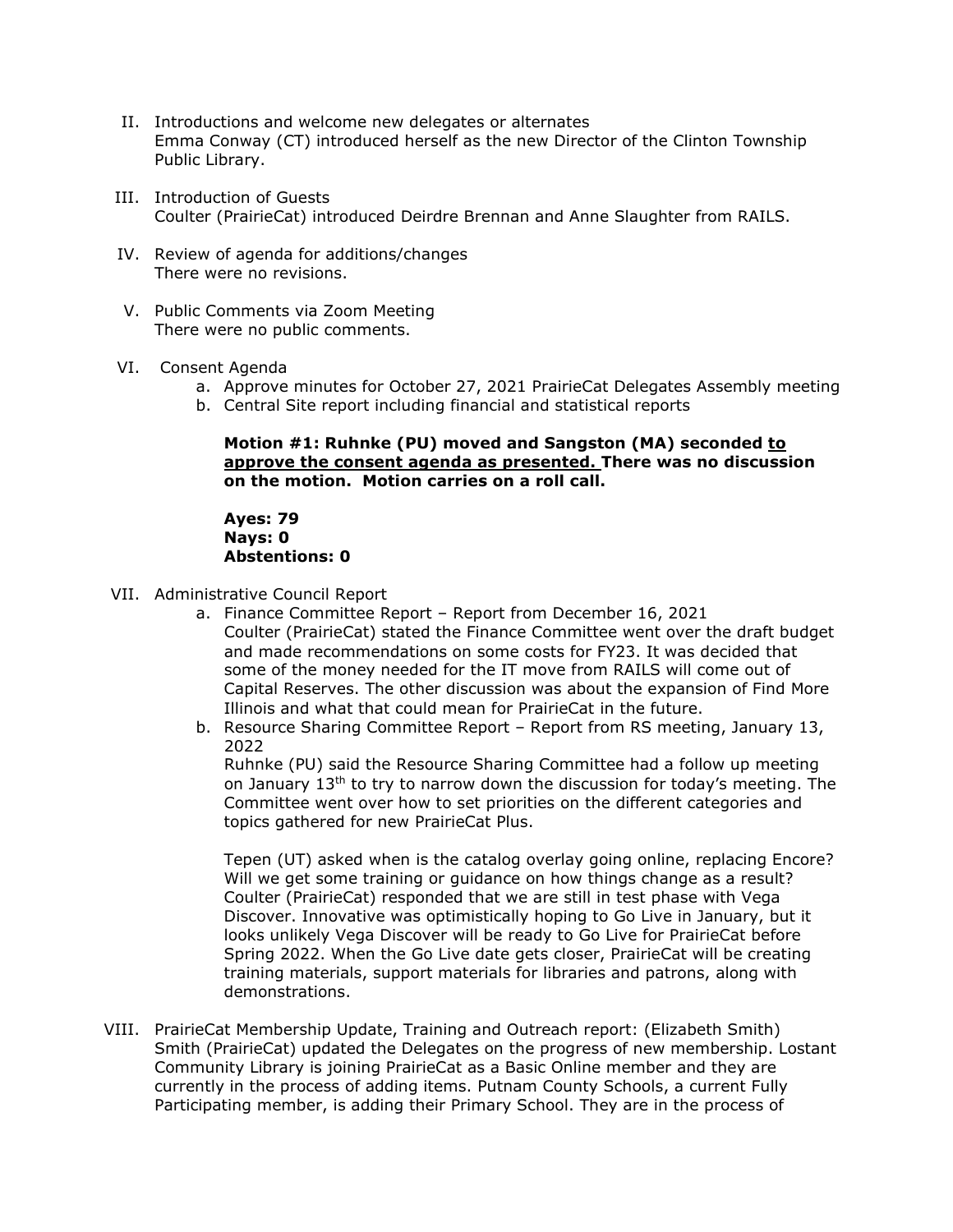adding items, as well. Ida Public Library is adding a Bookmobile which will it make it the fourth Bookmobile in PrairieCat. Smith mentioned North Boone School District is ending their PrairieCat membership in FY23. They are a Union List member. Smith added that North Chicago Public Library is considering joining PrairieCat. Currently, they are a standalone library, and they also have a bookmobile.

Smith reminded everyone how to subscribe the newsletter, by going to [https://support.prairiecat.info/newsletter.](https://support.prairiecat.info/newsletter) You can also follow PrairieCat on Facebook (@PrairieCatLibraries) and Twitter (@PrCatLib) for library related news/updates. PrairieCat also offers virtual site visits. You can request a virtual visit here: [https://support.prairiecat.info/visit-request.](https://support.prairiecat.info/visit-request)

Smith shared training statistics from Talent LMS: \*813 Learner Accounts \*84% Member Participation \*495 Courses in Progress \*50 Courses Available \*5,633 Completed Courses since February 2019 \*Create List Classes available under Reports category \*Create Lists Intro plus Classes 1-4

Gove (TF) asked if we still have to wait for the Circulation Committee to meet in February to get changes made to fine free library notices? There was talk that maybe it could get changed before then? Ruhnke (PU) answered that the Resource Sharing Committee will be addressing and voting to approve the changes to the fine free library notices. Gove responded that she is referring to the wording on the notices, not the timing. Coulter (PrairieCat) said the wording was sent out to the Circulation Committee and no one had a problem with it so it will be shared at Resource Sharing today. We will then be able to make the changes to the wording.

- IX. Discussion, initial RSA conversations regarding possible partnership opportunities Coulter (PrairieCat) informed the Delegates of initial discussions occurring with RSA. RSA is working to become staffing independent from RAILS. They are exploring the potential opportunities for partnership with PrairieCat. Coulter is working with the Administrative Council to gather questions that would need to be answered by RSA for anything potential partnership to move forward.
- X. Find More Illinois expansion project discussion: (RAILS) Brennan (RAILS) began by saying the goal of Find More Illinois was to be a resource sharing utility for libraries who could not afford to join a consortium or who chose not to be a part of a consortia. The platform used by Find More Illinois is used by many states because it works well with other vendors. RAILS is determined to help grow Find More Illinois. Brennan also stated there are two new libraries joining Find More Illinois, Skokie Public Library and Helen Plum Library.

Slaughter (RAILS) stated that 1/3 of the RAILS libraries who use Find More Illinois are PrairieCat libraries. Because COVID has slowed our expansion of FMI by implementing a Membership Growth Incentive Program. These incentives include:

\*No setup fees for those who join before March 2023

\*No annual fees for any participants until the billing in July 2023

\*No fees for SHAREit for NCIP setup

Slaughter explained that NCIP automates functions on the ILS side. It connects SHAREit